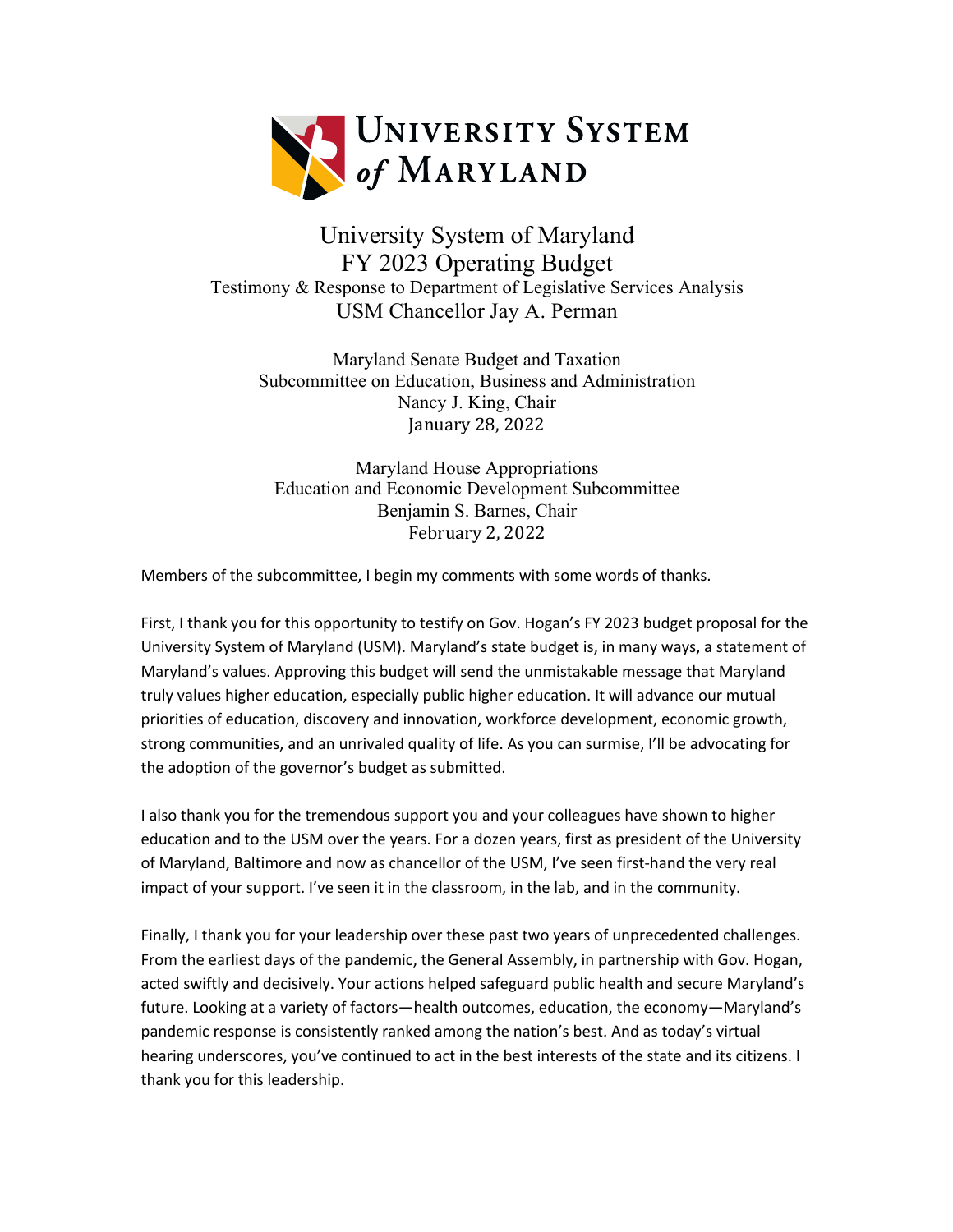Of course, the USM has led an effective COVID response as well. By now our story is well known: In March 2020, we transitioned to online education, allowing teaching and learning to continue while protecting students, faculty, and staff. In fall 2020, we maintained a mostly remote learning environment, but allowed face-to-face or hybrid instruction for courses that required it. With three vaccines authorized for emergency use by early 2021, the USM issued a vaccination mandate in April. With that requirement in place, we welcomed all students back to campus in fall 2021. And now as our spring 2022 semester gets underway, our high campus vaccination rates, our rigorous testing and masking protocols, and our continued vigilance promise, once again, low disease positivity rates Systemwide.

But the USM's *internal* COVID management strategy is only half the story. Our institutions have led pandemic response efforts locally, nationally, and globally. We've played a key role in the development of the COVID vaccines, in the clinical trials that proved their safety and efficacy, in the policies Maryland enacted to protect public health, and in the direct care of COVID patients.

Obviously, the pandemic isn't over, and so the USM will continue the disease mitigation practices that have been so very effective. But with safe vaccines and new medical interventions available, and with the experience we've gained over the past 22 months, we can envision—and plan for—a future that's brighter and better.

Which brings me to the specifics of the governor's budget proposal. I'll touch on just a few key points before addressing the issues raised by Sara Baker and her team.

First—and most importantly—on behalf of the USM, I again express my support for Gov. Hogan's FY23 proposed budget.

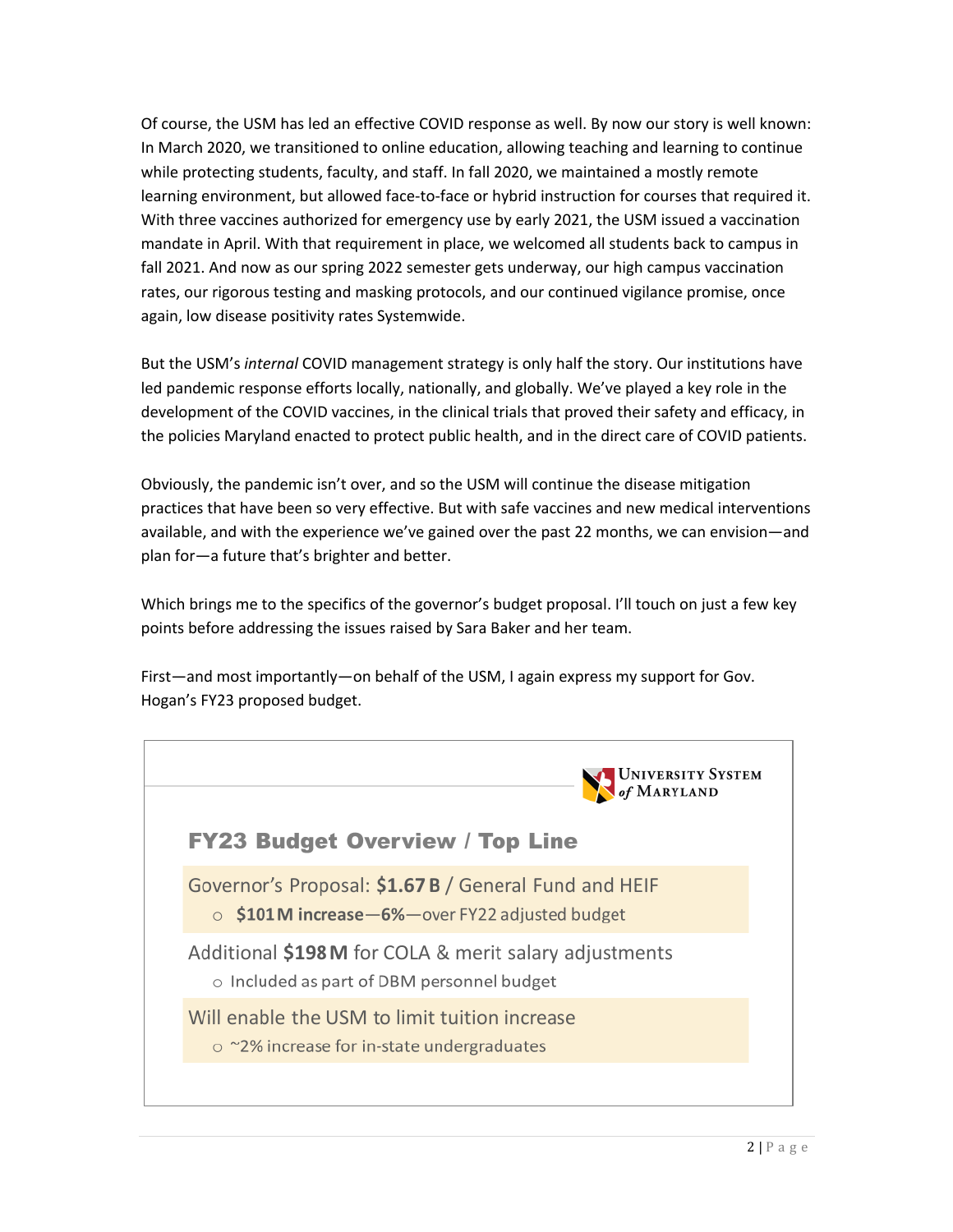In brief, the governor has proposed \$1.67 billion in state support to the USM, coming from the General Fund and the Higher Education Investment Fund. This represents an increase of \$101 million—or 6 percent—over the USM's FY22 adjusted budget.

I note that included in the budget proposal is an additional \$198 million to cover COLA and merit increases for USM employees. However, given that these salary increases are going to every state employee in every state agency, that funding is more appropriately considered part of the DBM personnel budget, rather than the USM budget.

The bottom line is that this budget shows significant support for the USM, enabling us to accomplish a great deal. First and foremost, it allows us to limit our tuition increase next year to an anticipated 2 percent for in-state undergraduates. Working closely with our legislative and state partners, the USM is making higher education sustainably affordable for Maryland students. I'll have more to say on the issues of access and affordability later in my testimony.



But first, there are specific components of the funding increase that I want to highlight. Perhaps most importantly, this budget fully restores the \$93.8 million cut to the USM's base budget made by the Board of Public Works in July 2020. At that time—with COVID infections on the rise, the economy on near lock-down, and a vaccine still months away—the state's strategy of caution was the right approach, and making the cut was prudent. However, we now know that the dire revenue projections that precipitated that cut did not materialize.

I thank you and your colleagues for supporting the restoration of our budget. It allows us to advance our missions of education, discovery, and service; target important funding to academic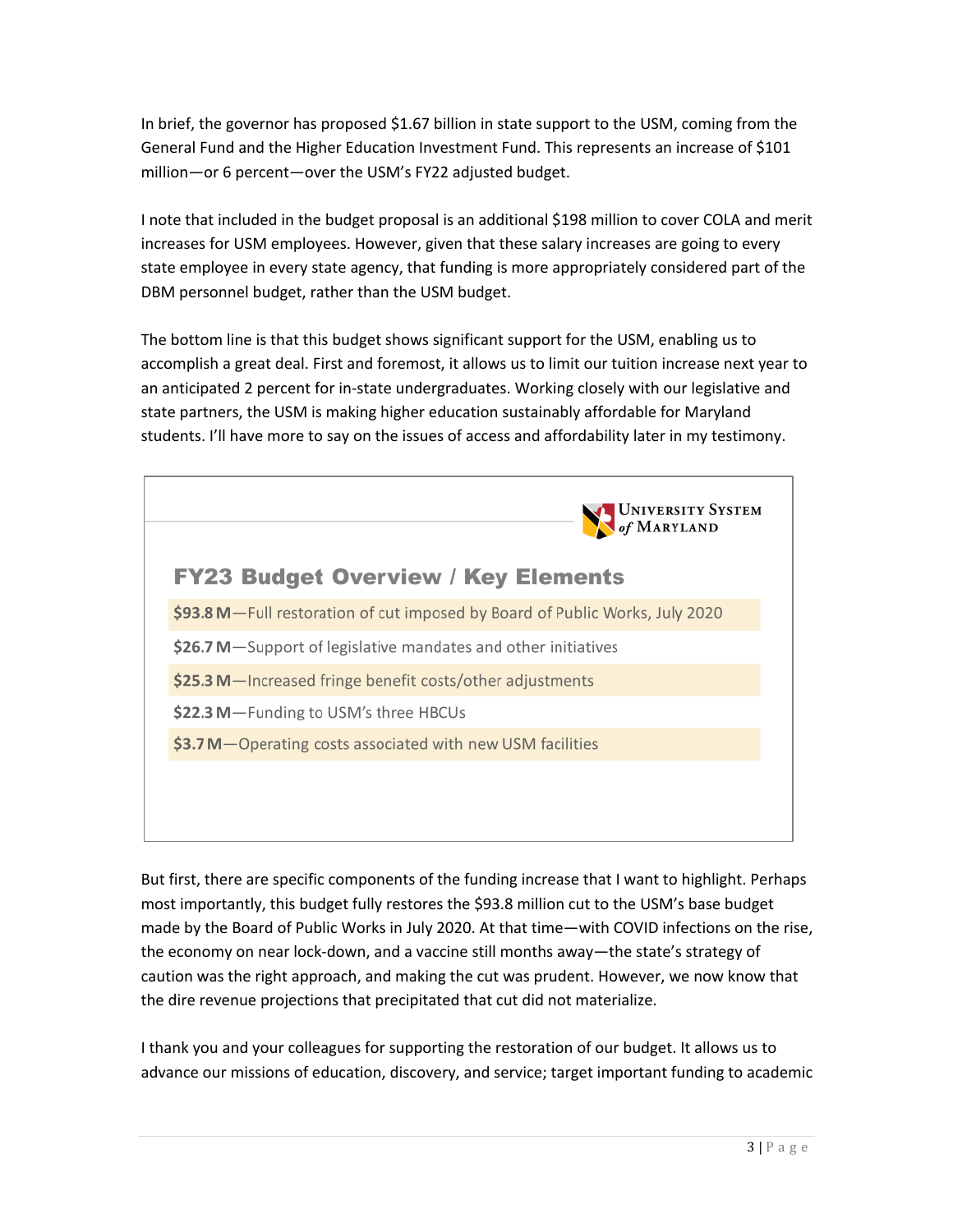support, mental health counseling, and other student services; and bolster our critical role in workforce development and economic growth.

The governor's proposed budget also includes more than \$26 million to support legislatively mandated USM activities as well as other USM initiatives. I'll speak more about these in a moment.

The budget provides more than \$25 million to offset the increased costs of fringe benefits, primarily in the form of increased health insurance costs, for our employees. And while this is essentially "maintenance of effort" funding, I have to note that without it—if these increased costs were not offset with new funding—the USM would need to make cuts elsewhere or increase tuition further. So, once again, we're deeply grateful for this support.

The budget also includes more than \$22 million in new funding for the USM's three HBCUs-Bowie State University, Coppin State University, and the University of Maryland Eastern Shore. This is the first installment of the historic \$577 million settlement Maryland finalized last year. Over the next decade, this funding will have an enormously positive impact on our HBCUs, supporting student scholarships, faculty recruitment, and the expansion of academic programs.

With new federal support, significant private philanthropy, and a higher profile within the U.S. college landscape, it's been said that HBCUs are "having a moment." The USM will ensure that it's not just a moment. These institutions are vital not only to the education of our students but to the prosperity and vitality of our state. New funding will expand our HBCUs' reach, elevate their prominence, and amplify their impact, strengthening all of Maryland.

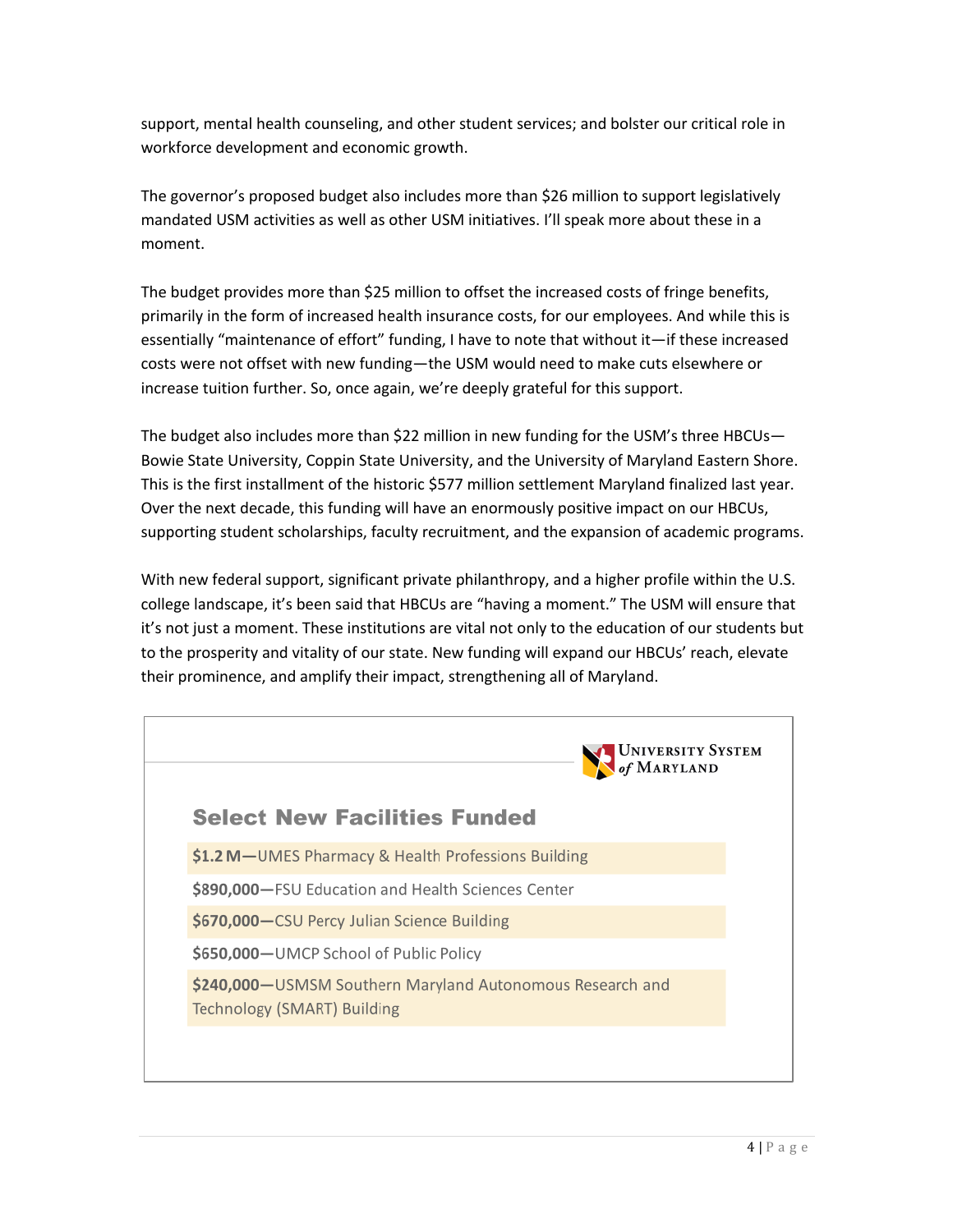Finally, the budget contains \$3.7 million to help offset operating expenses associated with some of our newly opened facilities. This funding expands academic and research capacity across the state. These new and renovated buildings, many housing STEM and health sciences disciplines, will strengthen Maryland's innovation ecosystem—from the Eastern Shore to Western Maryland, from the Baltimore/Washington corridor to Southern Maryland.



As I mentioned a few moments ago, the proposed budget includes more than \$26 million to support specific initiatives, many of them legislatively mandated. I won't go through the entire list, but there are a few key initiatives I'll highlight.

The budget continues to support the strategic partnership between the University of Maryland, Baltimore (UMB) and the University of Maryland, College Park (UMCP), known as MPowering the State. Let me underscore the importance of your support for this collaboration between our two largest research institutions: According to the NSF's annual Higher Education Research and Development Survey, UMB's and UMCP's combined R&D expenditures—taken together as the "University of Maryland"—rank in the top 10 among U.S. public universities, and the top 20 among *all* U.S. universities. These prominent rankings make the USM exceedingly attractive to federal agencies and other funders of vital research.

The proposed funding for select initiatives also includes \$7 million to UMB in support of critical care services—funding that will be especially important in terms of strengthening rural health care in Maryland—and \$500,000 for the University of Maryland, Baltimore County's new Institute for Innovative Computing, which will help the state address its most urgent needs in cybersecurity and data analytics.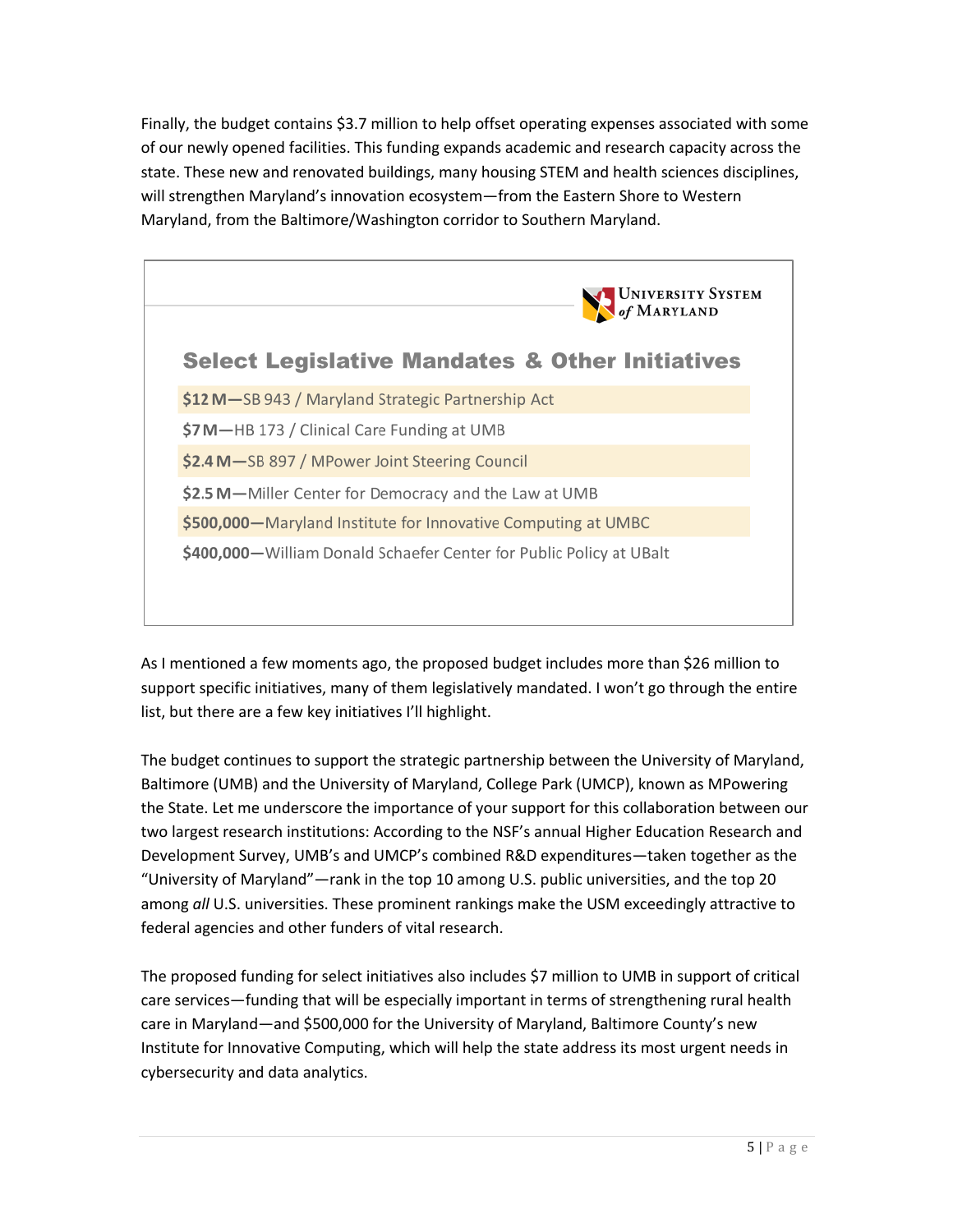Again, the bottom line is that every aspect of the governor's FY23 budget proposal for the USM demonstrates Maryland's commitment to higher education. We enthusiastically support the budget and encourage its adoption.

And, as I've often noted, this support for public higher education demonstrates Maryland's bipartisanship, which we all know is increasingly rare in legislative bodies across the country. The USM remains a genuine, shared funding priority in Annapolis and throughout Maryland. And as chancellor, I assure you that Maryland's commitment to the USM is matched by the USM's commitment to Maryland.



That commitment is perhaps best defined by our efforts to make a USM education possible for any Marylander who wants one. With your support, we've been aggressive in making our tuition and fees more affordable. A decade or so ago, among public universities nationwide, the USM had one of the highest costs of education for in-state students. Today, we're in the middle of the pack, and below the national average. In addition, we've increased undergraduate institutional aid to an all-time high, with a special emphasis on need-based aid.

The impact of these efforts has been profound: Today, fully half of USM undergraduate students graduate without any tuition debt whatsoever. At the same time, we've worked hard to ensure that the students we serve reflect Maryland's population. Systemwide, enrollment among students of color has climbed 26 percent over the last decade, and half of our students now identify as non-white. We still have much work to do in this area, but we're making important progress.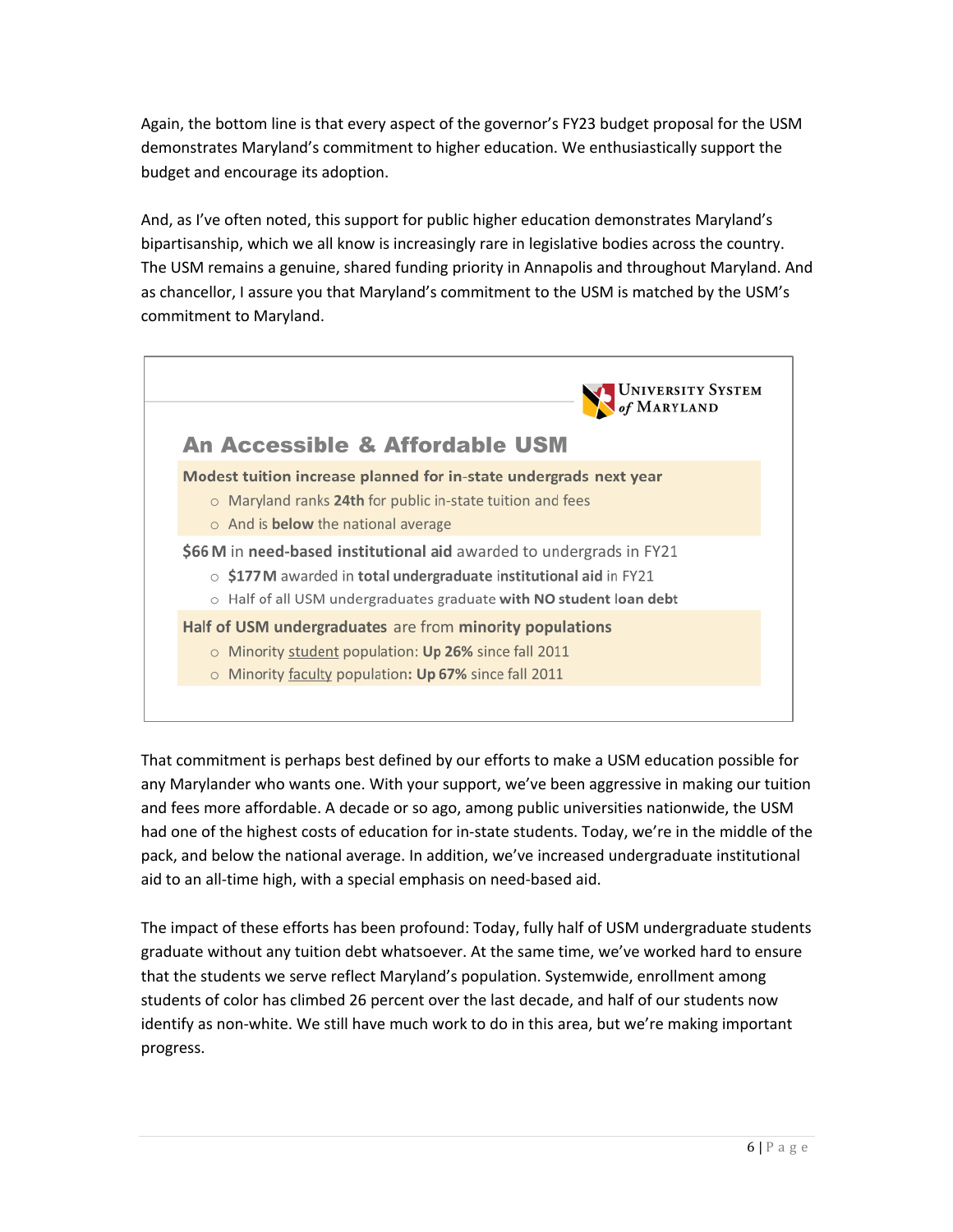

Two of the best measures of our overall success are the numbers in which our graduates join Maryland's workforce and the way in which the entire USM drives Maryland's economy.

Last year, the USM awarded nearly 44,000 degrees, almost 40 percent of them in STEM and health care disciplines. Eight in every 10 bachelor's degrees conferred in Maryland are awarded by the USM, and because 80 percent of our undergraduates are in-state residents, they often stay in Maryland following graduation, contributing their wealth to our economy and their service to our communities.

Our total R&D enterprise across the System is \$1.6 billion—up significantly from pre-pandemic expenditures. We've supported 1,200 USM-linked startups over the last decade, and through the Maryland Momentum Fund (MMF), the USM is an equity investor in more than two dozen USM-affiliated startups. That MMF investment is matched 7:1 by external investors.

Finally, I'd like to note that late last year, the Jacob France Institute undertook a study of the USM's economic impact. In what's regarded as a conservative estimate, the study concluded that the USM generated \$10.4 billion in economic impact this past fiscal year and supported 57,500 Maryland jobs. For every state dollar invested in the USM, we return \$2–3 to Maryland's people, families, and communities. Our core missions of education, research, and service fuel Maryland's strength and prosperity.

Before turning to your questions and those raised by Ms. Baker, I'll close with an observation: All of us within the USM desperately want a return to normal. But the challenges of these past many months have been of value. Working together as a System, we rose to face this crisis. And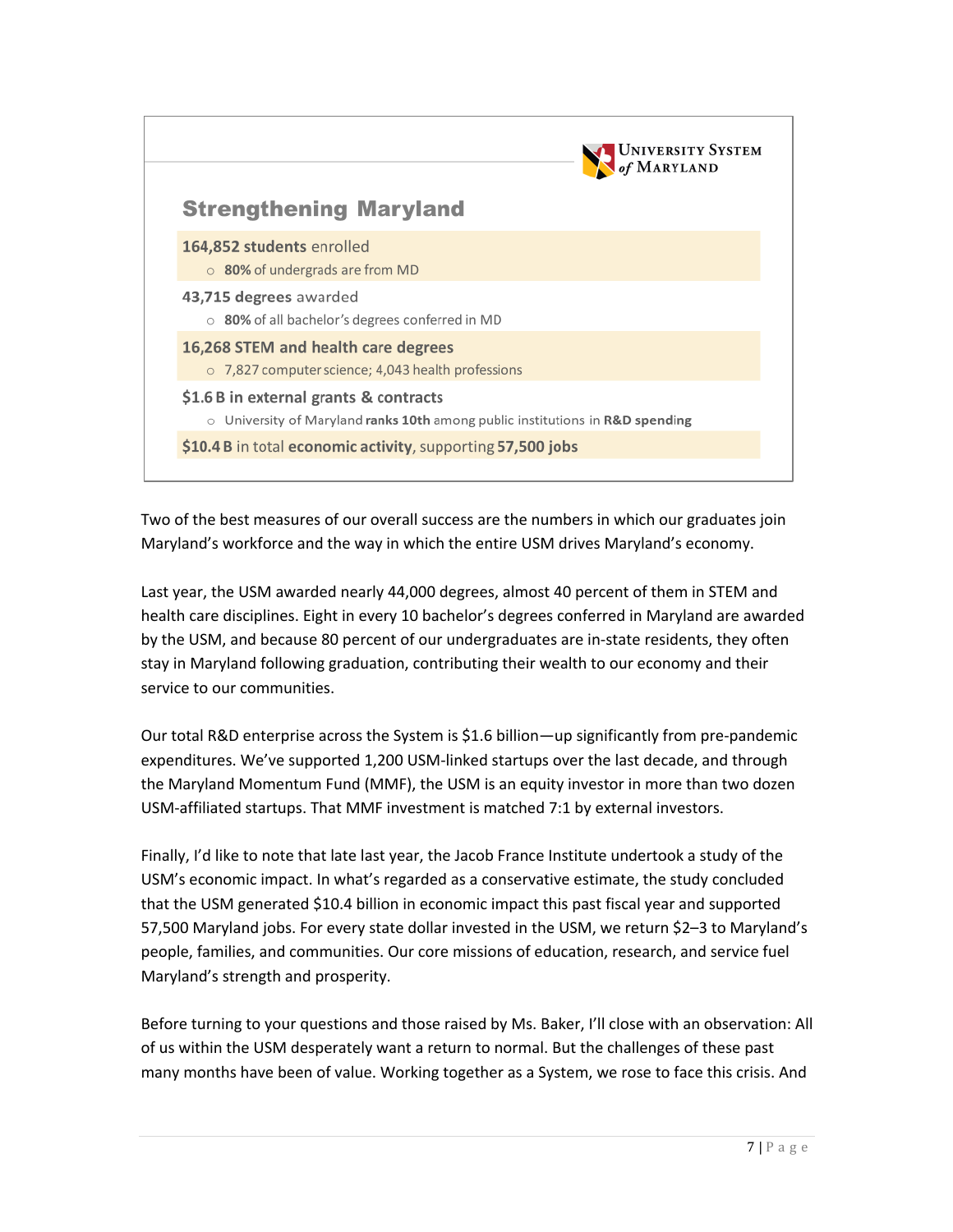working together as a System, we fulfilled our abiding mission to be a public good in—and *for*— Maryland.

And our students, under the most difficult circumstances, showed tremendous grit and grace. As always, we take our cue from them. Channeling their tenacity, I can say with confidence that the USM will do even more to enrich the state, educate its learners, and serve its people.

Turning to the recommendations made—and issues raised—by the Department of Legislative Services.

# **Recommendations:**

# *1. Page 4—Concur with Governor's Allowance.*

# **USM Response:**

USM supports the DLS recommendation to concur with the Governor's Allowance.

## **Comment Requested:**

*1. Page 9—The Chancellor should comment on efforts institutions are taking to retain students, especially juniors and seniors, and efforts to reach out to those who have stopped out to return and earn their degree.*

## **USM Response:**

College completion is very important to the USM. Many students stop-out or drop-out of their education every year, and yet the USM believes they can be successful. Our universities wouldn't have admitted them if that were in doubt.

Higher education primarily focuses on retention rate. It's a positive number and easy to compare with peer institutions. As the National Student Clearinghouse reports, only 55 percent of 1.8 million first-time students will complete a degree at their first institution. This means that 45 percent—or 800,000 students—transfer, stop-out, or drop-out annually. While the USM has better retention and graduation rates than national averages, we're still finding ways to improve.

The Board of Regents has established an Enrollment Workgroup to engage with university leadership on issues of access, recruitment, retention, and student success. Through this workgroup, the institutions have identified strategies for addressing enrollment issues.

Each of our USM universities now has a leader for enrollment management who reports directly to the president or to the president's cabinet. Student success initiatives that will positively affect enrollment are central to each university's strategy.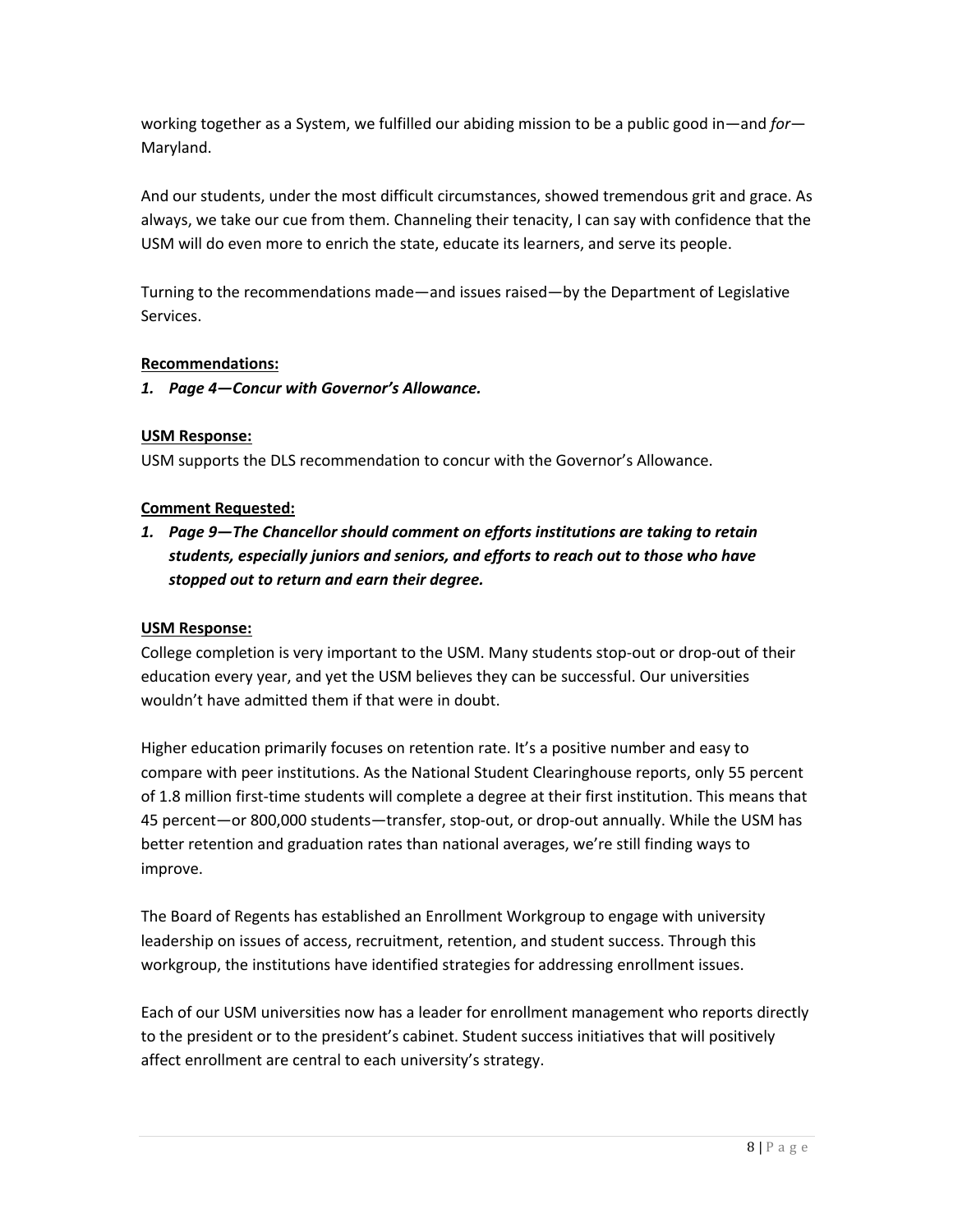Attrition numbers are useful in knowing where to strategically apply effort. Our universities are analyzing different student subpopulations to understand why students stop-out and how best to reengage them. $1$  They've identified several reasons for student attrition, such as challenges related to mental health, financial aid, and student debt. This information helps the universities design precise wraparound services that meet the needs of each student. While many strategies are therefore highly individualized, some good, broad practices are also being piloted, and the results are shared within our Enrollment Management Executive affinity group.

Moving forward, our universities' institutional resources will be focused on:

- 1. Academic advising aiding the often difficult transition from general studies to an upperlevel curriculum—the point at which students choose a major and determine needed prerequisites.
- 2. Paid internships, which when undertaken in students' area of interest, reduce financial distress, demonstrate how classroom work applies to students' chosen career, and provide access to job opportunities, historically the purview only of "well-connected" learners.
- 3. Near-completer programs, implemented at several of our universities, designed to entice back students who are within 30 credits of a degree.

In addition, the USM is working on several initiatives that will enhance retention efforts:

- a. Implementation of the new ARTSYS platform at 35 Maryland colleges and universities.
- b. Virtual fall and spring transfer fairs Systemwide for Maryland community college students.
- c. An interinstitutional conference, held each fall and spring, for the USM's enrollment management professionals, sponsored by the Office of Academic Affairs.
- d. A USM-sponsored convening each spring of enrollment management professionals from colleges and universities statewide.

# **Comment Requested:**

*2. Page 10—The Chancellor should comment on efforts University System of Maryland Office (USMO) and BOR are taking to assist those institutions experiencing significant drops in undergraduate enrollment to stabilize enrollment and maintain financial sustainability, the breakeven points for those institutions, and what happens when enrollment drops below the breakeven level.*

<sup>1</sup> UMGC markets to students, mostly working adults, who often transfer credits from one or more institutions. Without UMGC, the numbers in Exhibit 4 would be far fewer, and many Marylanders would not have the opportunity to continue in their education. By providing access through UMGC, Maryland has a public option that serves these students—students who often stop and start many times during their academic careers.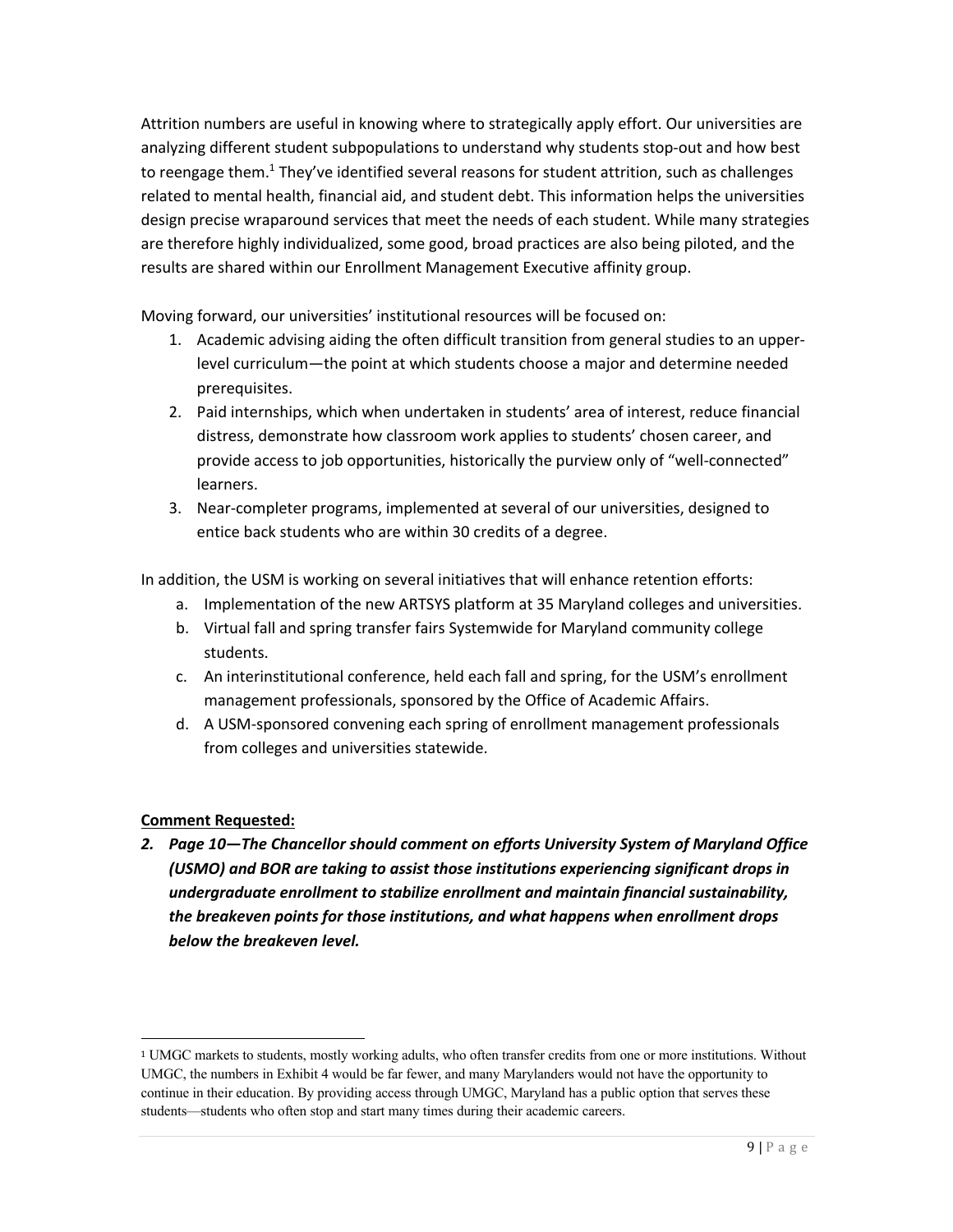## **USM Response:**

The Board of Regents has established an Enrollment Workgroup to engage with university leaders on issues of enrollment and to share best enrollment management practices. Additionally, my executive team and I meet with the presidents of institutions experiencing enrollment declines to discuss contributing factors and to map a path forward.

Enrollment stability entails effort on many different fronts—for instance, improving student retention; supporting pathway programs that strengthen the education pipeline from K–12 schools to college; developing branding strategies that enhance student recruitment.

Central to the USM's Strategic Plan are goals related to enrolling and serving a broader set of learners, offering new degrees, certificates, and other credentials that advance learners' own education or career objectives—for instance, helping them reskill for a new job or upskill for professional advancement. Several of our institutions plan to build enrollment by diversifying the education opportunities and credentials they offer, and raising awareness of those opportunities with branding campaigns.

To strengthen enrollment-related revenue, our universities often focus their enrollment plans as much on achieving an optimal student *mix* as on enrolling more students overall—for example, recruiting students for new, high-demand programs; expanding enrollment in graduate programs; and improving enrollment among full-time students.

While our USM institutions have autonomy to develop and execute enrollment strategies bestsuited for their own attributes, needs, and opportunities, the USM Office shares best practices with our universities, and they share best practices with one another.

Regardless of challenges presented by external pressures, our universities offer a high-value, lifetime benefit that's accessible to all Maryland learners. The USM has a broad reach—from Western Maryland to the Eastern Shore. And our three regional higher education centers including our newest, the USM at Southern Maryland—multiply affordable, accessible options for Maryland students.

Declining higher ed enrollment is a national issue, exacerbated by the pandemic and an uncertain economic recovery. On a long-term basis, we're committed to stable enrollment and we continue to develop plans to attract and retain demographic groups that we simply haven't served as well as we should: adult learners, Latinx students, students transferring from Maryland's community colleges. Systemwide, our enrollment patterns and projections follow a long-term positive trajectory. In the short-term, meanwhile, we'll maintain an overall enrollment of 165,000 to 170,000 students, while pursuing a 10-year enrollment goal of 180,000 students.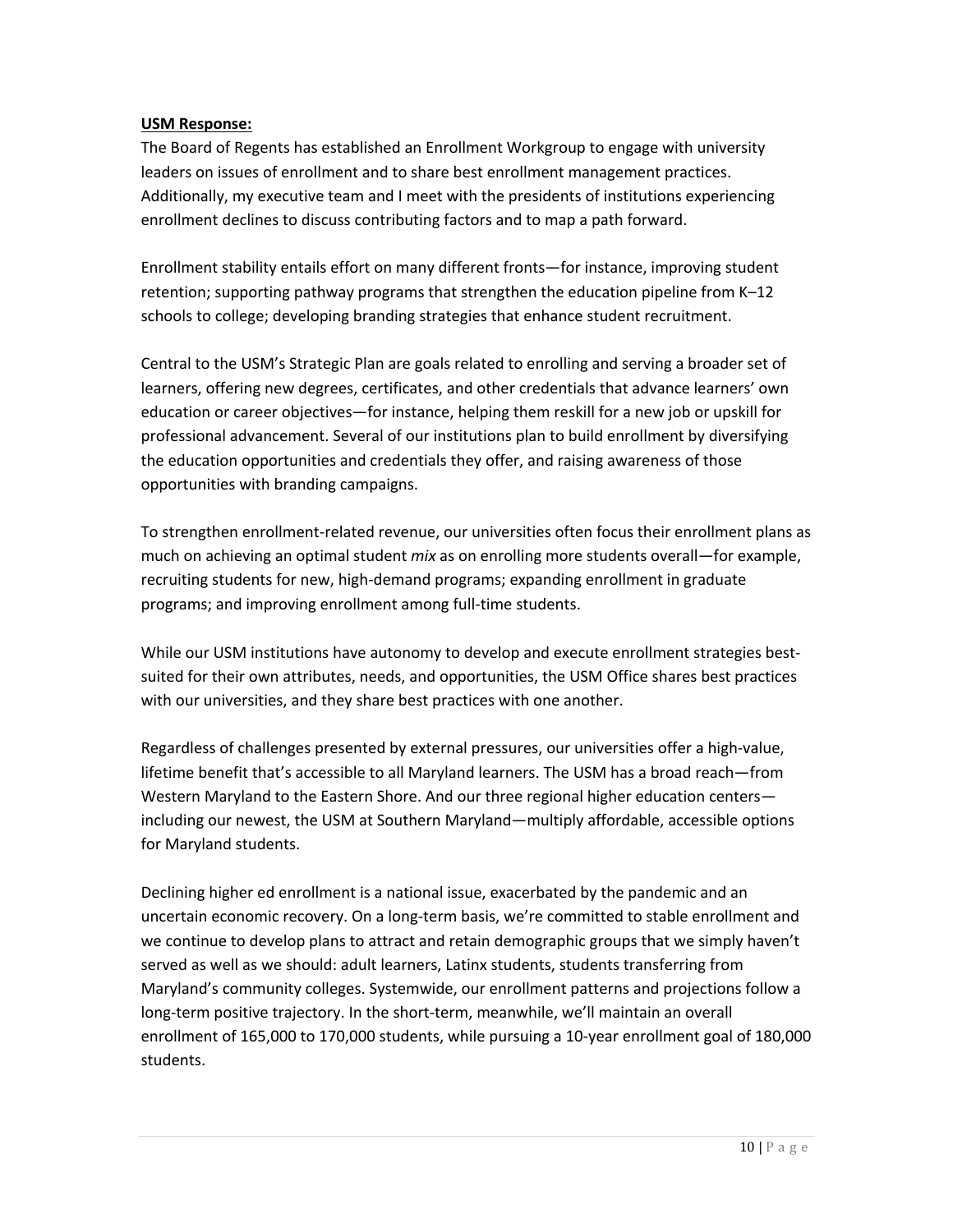While state appropriations and enrollment-related revenue are central to our universities' financial health, the USM Office recognizes its critical role in contributing to institutional stability and growth. The USM Office helps the universities with their long-range planning and resource management, we facilitate private fundraising, and we provide financial stewardship. We work with each of the presidents to open higher education access to all Maryland learners and improve degree completion among all groups; to anticipate and meet Maryland's workforce needs with new and expanded programs; to provide Systemwide collaboration in academics, finances, technology, and student services; and to maximize state resources through programs like our Effectiveness & Efficiency initiative, whose focus on reducing costs and investing in quality has thus far saved Maryland taxpayers more than \$600 million.

# **Comment Requested:**

*3. Page 12—The Chancellor should comment on efforts being taking by institutions to assist sophomores to adjust to campus life to ensure their success in achieving a degree.*

# **USM Response:**

The challenges faced by sophomores as we emerge from the pandemic are substantial, given that their college careers began in lockdown. We do have a loss of students between freshman and sophomore years, and that loss is aggravated by the fact that second-year students didn't get the same chance to build a sense of connection with the campus community as students before them. Like freshmen, they're "new" to a college campus.

Our universities, therefore, have developed parallel orientation programs for freshmen and for sophomores. These programs introduce students to the myriad academic, social, and support services that will enrich their college experience. Enhancing wraparound services for sophomores—including individual support services—has proved useful in keeping them engaged. And, finally, our universities' focus on academic success, especially in math, reduces the need for remedial courses and thereby improves retention.

To serve transfer students, each of our universities develops articulation agreements with Maryland's community colleges. These agreements—prolific for the largest transfer majors ease students' transition into the USM, and save them considerable time and money toward a four-year degree. At the Universities at Shady Grove, whose students *begin* their education at a community college, the Transfer Access Programs provide those students early access to USG services and opportunities—advising, skill-building, academic readiness support. Towson University has launched its Tiger Way program and Transfer Student Center to ensure a seamless transfer experience. Coppin State University has begun offering emergency support and tuition assistance to transfer students who are struggling financially.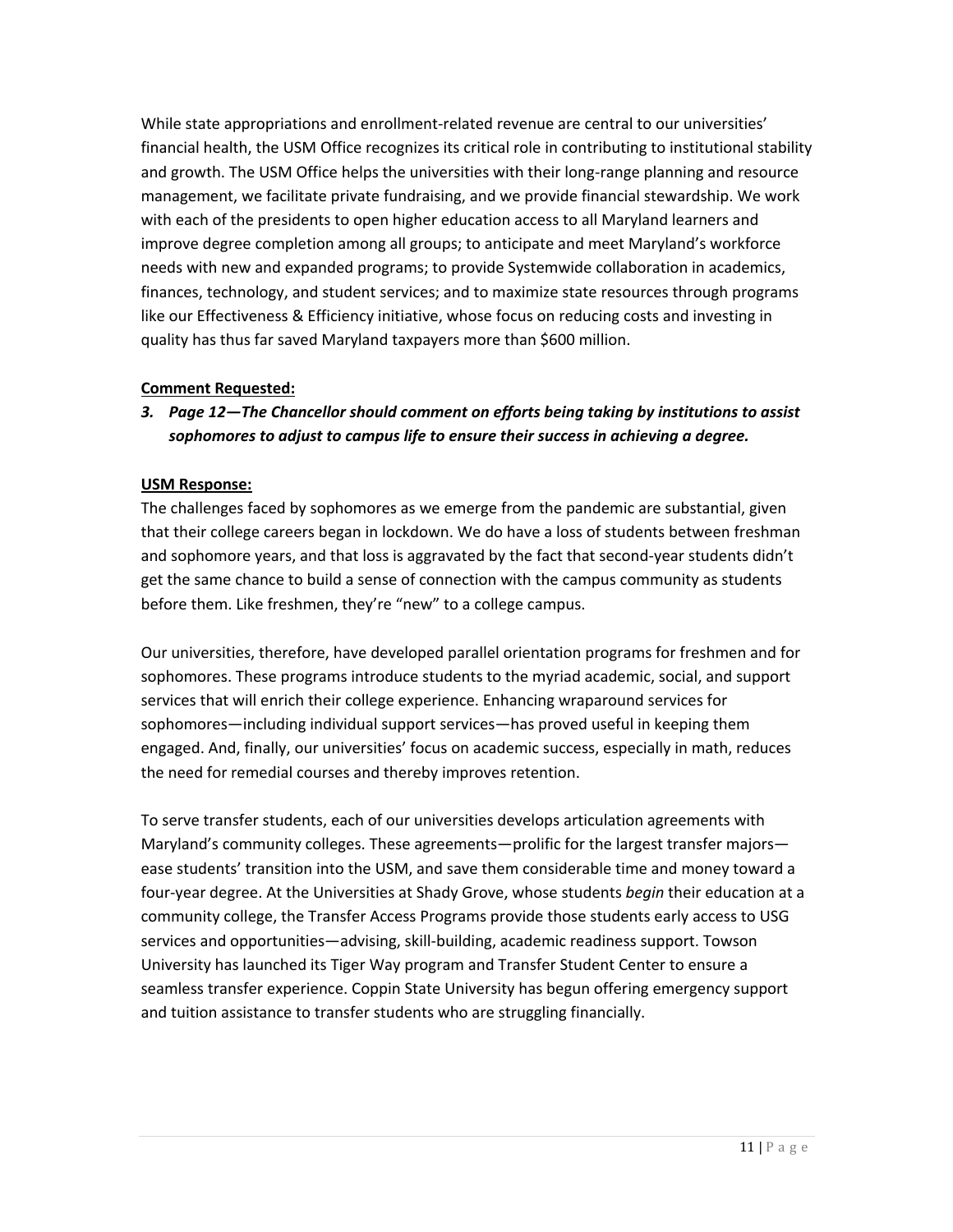## **Comment Requested:**

*4. Page 20—The Chancellor should comment on student demand for mental health services, especially during the pandemic, how institutions are meeting student needs, and how institutions plan to use the \$20 million to meet the mental health needs of their students.*

# **USM Response:**

Two years under the strain of COVID has created mental health challenges for all of us. But for our students—some of whom have spent 10 percent or more of their lives in the grip of this crisis and lack the life experiences that help us deal with acute stress—COVID has been devastating. It's meant a rapid pivot to new learning modalities, separation from their friends and classmates, and mounting financial pressure. All of this compounds the natural stress of moving from home to campus, from high school to college, from general education courses to a rigorous college major.

Simply put, we must meet students where they are and get them the support they need. But providing wraparound services to the degree and on the scale that students require particularly first-generation students, students with great financial need, students who came to us underprepared for college coursework—is daunting.

Academic support services can include academic advising and coaching, study and writing support, and tutoring in specific areas (especially math). Having these services available, accessible, and present in just-in-time formats is increasingly important for the students we serve, particularly in these tough times.

Providing more financial aid—and financial aid counseling—is also essential, as well as emergency aid for students with unreliable transportation, those experiencing food insecurity, those facing eviction or homelessness. For students attending classes from a crowded home environment, potentially with several family members in school—K–12 as well as college additional gaps may exist in technology hardware, software, and internet connectivity. For many students, the loss of part-time jobs in industries most affected by COVID shutdowns hospitality, retail, service, construction—amplify financial need and emotional stress.

Unfortunately, traditional financial aid packages that simply defray the cost of tuition, room, and board do not meet the needs of many of the students we most hope to see succeed. *These* students require highly qualified teams of student services professionals.

While more wraparound supports can address some of these stressors, we're also seeing more of our students presenting with more serious clinical symptoms. Our mental health professionals tell us they're counseling many more students with suicidal ideation as well as those who have attempted suicide since the onset of the pandemic. A higher number of emergency petitions have been required, creating additional stress for classmates and roommates.